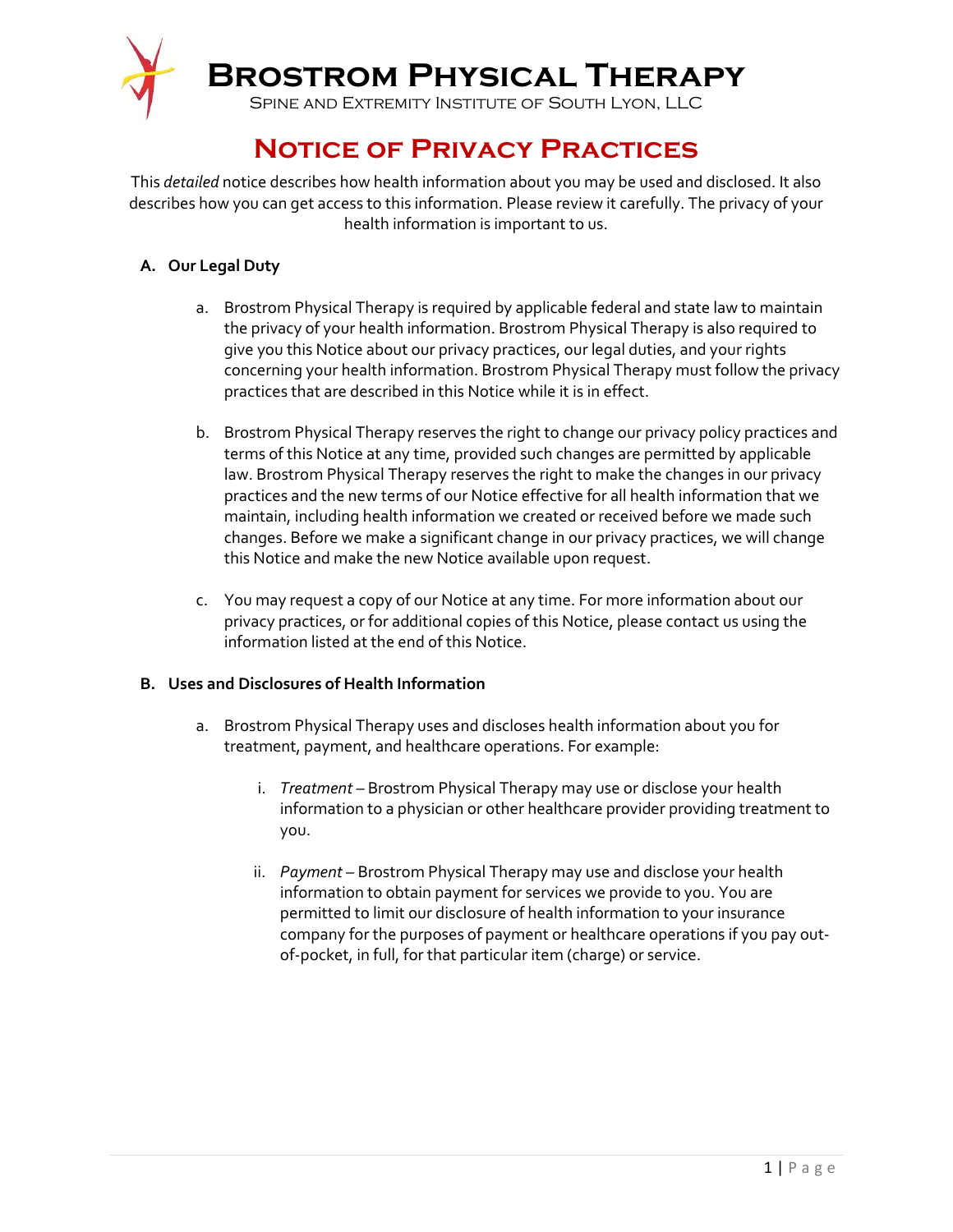

(Uses and Disclosures of Health Information Cont.)

- iii. *Healthcare Operations* Brostrom Physical Therapy may use and disclose your health information in connection with our healthcare operations. Healthcare operations include quality assessment and improvement activities, reviewing the competence or qualifications of healthcare professionals, evaluating practitioner and provider performance, conducting training programs, accreditation, certification, licensing, or credentialing activities.
- iv. *Your Authorization* In addition to our use of your health information for treatment, payment, or healthcare operations, you may give us written authorization to use your health care information or to disclose it to anyone for any purpose. If you give us an authorization, you may revoke it in writing at any time. Your revocation will not affect any use or disclosures permitted by your authorization while it was in effect. Unless you give us a written authorization, we cannot use or disclose your health information for any reason except those described in this Notice.
- v. *To your Family and Friends* Brostrom Physical Therapy must disclose your health information to you, as described in the Patient Rights section of this Notice. Brostrom Physical Therapy may disclose your health information to a family member, friend, or other person to the extent necessary to help with your healthcare or with payment for your healthcare, but only if you agree that we may do so.
- vi. *Persons Involved in Care* Brostrom Physical Therapy may use or disclose health information to notify or assist in the notification of (including identifying or locating) a family member, your personal representative or another person responsible for your care, of your location, of your general condition, or death. If you are present, then prior to use or disclosure of your health information, Brostrom Physical Therapy will provide you with an opportunity to object to such uses or disclosures. In the event of your incapacity or emergency circumstances, Brostrom Physical Therapy will disclose all health information based on a determination using our professional judgment disclosing only health information that is directly relevant to the person's involvement in your healthcare. Brostrom Physical Therapy will also use our professional judgment and our experience with common practice to make reasonable inferences of your best interest in allowing a person to pick up filled prescriptions, medical supplies, x-rays, or other similar forms of health information.
- vii. Marketing Health-Related Services Brostrom Physical Therapy will not use or disclose your health information for marketing communications without your written authorization.
- viii. *Required by Law* We may use or disclose your health information when we are required to do so by law.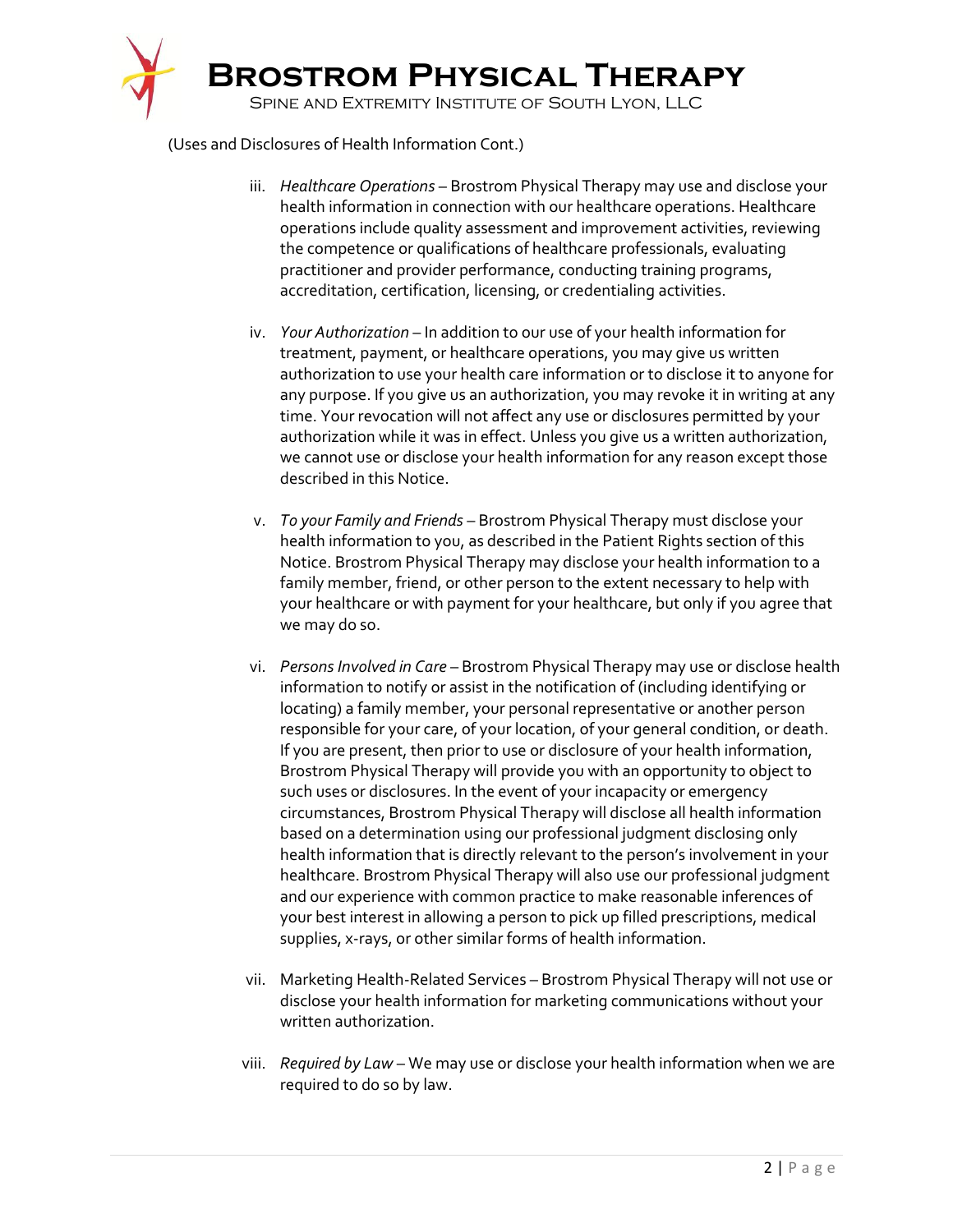

(Uses and Disclosures of Health Information Cont.)

- ix. *Abuse or Neglect* Brostrom Physical Therapy may use or disclose your health information to appropriate authorities if we reasonably believe that you are a possible victim of abuse, neglect, or other domestic violence or the possible victim of other crimes. Brostrom Physical Therapy may disclose your health information to the extent necessary to avert a serious threat to your health or safety or the health or safety of others.
- x. *National Security* Brostrom Physical Therapy may disclose to military authorities the health information of Armed Forces personnel under certain circumstances. Brostrom Physical Therapy may disclose to authorized federal officials health information required for lawful intelligence, counterintelligence, and other national security activities. Brostrom Physical Therapy may disclose your health information to a correctional institution or law enforcement official having lawful custody of protected health information of inmate or patient under circumstances.
- xi. *Appointment Reminders* Brostrom Physical Therapy may use or disclose your health information to provide you with appointment reminders (such as voicemail messages, postcards, letters, or email messages).

## **C. Patient Rights**

- a. Access: You have the right to look at or get copies of your health information, with limited exceptions. You may request that we provide copies in a format other than photocopies. We will use the format you request unless we cannot practicably do so. (You must make a request in writing to obtain access to your health information. You may obtain a form to request access by asking the front desk personnel. We will charge you a reasonable cost-based fee for expenses such as copies and staff time. You may also request access by sending Brostrom Physical Therapy a letter to the address at the end of this Notice. If you request copies, Brostrom Physical Therapy will provide the first 15 pages for free; every page thereafter will be \$1.20. In certain circumstances, you will also be expected to pay for postage [if you want the copies mailed to you] and \$20.00 per hour of staff time to locate and copy your health information. If you request an additional/optional format, we will charge a cost-based fee for proving your health information in that format. Contact us using the information listed at the end of this Notice for a full explanation of our fee structure).
- b. Disclosure Accounting: You have the right to receive a list of instances in which we or our business associates disclosed your health information for purposes, other than treatment, payment, healthcare operations, and certain other activities. If you request this accounting more than once in a 12-month period, Brostrom Physical Therapy may charge you a reasonable, cost-based fee for responding to this additional request.